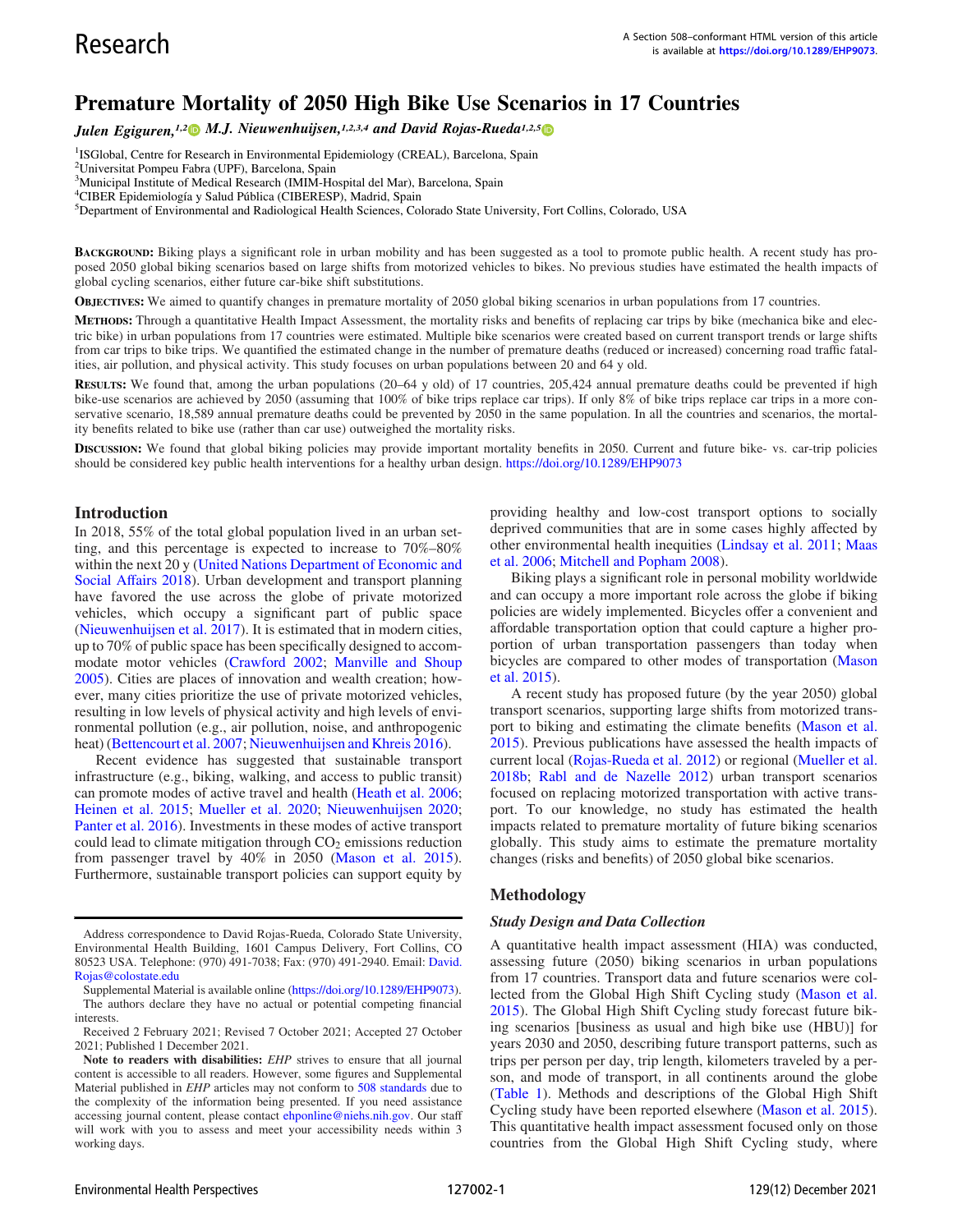<span id="page-1-0"></span>

| Table 1. Description of the 17 countries included in the analysis                                                                                                                                    |                                               |                                               |                                               |                                           |                                             |                                             |                                             |                                               |                                              |
|------------------------------------------------------------------------------------------------------------------------------------------------------------------------------------------------------|-----------------------------------------------|-----------------------------------------------|-----------------------------------------------|-------------------------------------------|---------------------------------------------|---------------------------------------------|---------------------------------------------|-----------------------------------------------|----------------------------------------------|
| Country information                                                                                                                                                                                  | Brazil                                        | Canada                                        | China                                         | Denmark                                   | Egypt                                       | France                                      | Germany                                     | India                                         | Indonesia                                    |
| Air pollution [PM <sub>&lt;2.5</sub> annual mean concentration<br>Crude mortality rate per 100,000 people (2017)<br>Urban population in 2050 (20-64 y old)<br>Urban population in 2010 (20-64 y old) | 13.06<br>378.15<br>127,964,526<br>100,205,138 | 239.56<br>6.87<br>23,958,250<br>16,704,130    | 293.25<br>47.64<br>455,230,100<br>711,957,631 | 253.03<br>10.67<br>3,403,568<br>2,804,582 | 427.09<br>109.5<br>36,403,098<br>17,755,391 | 11.85<br>243.03<br>35,587,345<br>27,905,877 | 12.23<br>275.91<br>36,526,649<br>37,409,144 | 83.09<br>475.42<br>205,931,904<br>449,744,804 | 426.57<br>70,812,326<br>134,235,428<br>39    |
| Traffic fatalities by bike per year<br>Traffic fatalities by car per year<br>Average trips per person/day<br>$(\mu g/m^3)$                                                                           | 1,455<br>7,568                                | 53<br>,433                                    | 7,190<br>16,590                               | 29<br>113                                 | 317<br>5,175                                | 155<br>2,021                                | 398<br>1,851                                | 21,693<br>4,477                               | 1,053<br>1,545                               |
| Urban Bus<br>LDV                                                                                                                                                                                     | 0.32<br>0.72                                  | 2.18<br>0.52                                  | 0.66<br>0.29                                  | 0.39<br>1.62                              | 0.75<br>0.33                                | 0.49<br>2.06                                | 0.49<br>2.06                                | 0.32<br>0.72                                  | 0.72<br>0.32                                 |
| e-bike<br>BRT                                                                                                                                                                                        | 0.0001<br>0.004                               | 0.0001<br>$0.01$                              | 0.004<br>$\overline{0}$ .                     | 0.0001<br>0.007                           | 0.0001<br>$0.004$                           | 0.0001<br>0.009                             | 0.0001<br>0.009                             | 0.0001<br>$0.004$                             | 0.0001<br>$0.004$                            |
| Bike                                                                                                                                                                                                 | 0.25                                          | $0.04$                                        | 0.38                                          |                                           | 0.12                                        | 0.24                                        | 0.24                                        | 0.25                                          | 0.25                                         |
| Walk<br>Total                                                                                                                                                                                        | $1.5$<br>2.79                                 | 3.75                                          | 1.38<br>2.81                                  | 0.74<br>3.76                              | $1.57$<br>2.78                              | 0.95<br>3.75                                | 0.95<br>3.75                                | $1.5$<br>2.79                                 | 2.79<br>1.5                                  |
| Average levels of physical activity (METs/h/wk)<br>Days traveled per year                                                                                                                            | 252                                           | 24                                            | 243                                           | 199                                       | 254                                         | 217                                         | 195                                         | 250                                           | 243                                          |
| Group 1                                                                                                                                                                                              | 4.99                                          | 4.99                                          | 4.99                                          | $\circ$                                   | 6.25                                        | $\frac{5}{17.5}$                            | 7.5                                         | 4.99                                          | 4.99                                         |
| Group <sub>2</sub><br>Group 3                                                                                                                                                                        | 17.5                                          | 17.5                                          | 17.5<br>37.5                                  | $\overline{c}$<br>24                      | 18.75<br>37.5                               | 25                                          | 50.4<br>$\overline{18}$                     | 17.5                                          | $17.5$<br>37.5                               |
| Group 4                                                                                                                                                                                              | 37.5<br>30                                    |                                               |                                               |                                           |                                             |                                             |                                             |                                               |                                              |
| Average levels of physical activity, population<br>distribution $(\%)$                                                                                                                               |                                               |                                               |                                               |                                           |                                             |                                             |                                             |                                               |                                              |
| Group 1                                                                                                                                                                                              | 30.4                                          | 13.7                                          | 6.9                                           | $5.8$<br>25.2                             | 24.9                                        | 33.3                                        | 33.3                                        | 23.4                                          | 27.2                                         |
| Group 3<br>Group <sub>2</sub>                                                                                                                                                                        | 24.6<br>45                                    | 59.6<br>26.7                                  | 35.4<br>57.7                                  | 58                                        | 54.4<br>20.7                                | 33.3<br>33.3                                | 33.3<br>33.3                                | 37.9<br>38.7                                  | 44.8<br>28                                   |
| Group $4$                                                                                                                                                                                            | $\Box$                                        |                                               |                                               |                                           |                                             |                                             |                                             |                                               |                                              |
| Bike trips per day (20-64 y old)                                                                                                                                                                     |                                               |                                               |                                               |                                           |                                             |                                             |                                             |                                               |                                              |
| <b>BAU 2050</b><br>BAU                                                                                                                                                                               | 25,051,285<br>25,592,905                      | ,916,660<br>668,165                           | 172,987,438<br>185,108,984                    | 2,804,582<br>3,403,568                    | 9,100,774<br>2,130,647                      | 8,540,963<br>6,697,411                      | 8,978,195<br>8,766,396                      | 51,482,976<br>89,948,961                      | 26,847,086<br>17,703,082                     |
| <b>BAU</b> e-bike                                                                                                                                                                                    | 10,021                                        | 1,670                                         | 45,523,010                                    | 280                                       | 1,776                                       | 2,791                                       | 3,741                                       | 20,593                                        | 7,081                                        |
| BAU e-bike 2050                                                                                                                                                                                      | 2,559,291                                     | 239,582                                       | 142,391,526                                   | 34,036                                    | 728,062                                     | 355,873                                     | 365,266                                     | 8,994,896                                     | 2,684,709                                    |
| HBU e-bike 2050<br><b>HBU 2050</b>                                                                                                                                                                   | 25,592,905<br>53,745,101                      | 4,312,485<br>2,395,825                        | 177,989,408<br>256,304,747                    | 3,403,568<br>510,535                      | 7,280,620<br>15,289,301                     | 5,338,102<br>12,455,571                     | 12,784,327<br>5,478,997                     | 188,892,818<br>89,948,961                     | 56,378,880<br>26,847,086                     |
| Country information                                                                                                                                                                                  | Italy                                         | apan                                          | Mexico                                        | Netherlands                               | Russia                                      |                                             | South Africa                                | United Kingdom                                | <b>United States</b>                         |
| Mortality rate per 100,000 people (2017)<br>Urban population in 2050 (20-64 y old)<br>Urban population in 2010 (20-64 y old)<br>Air pollution [PM <sub>&lt;2.5</sub> annual mean                     | 185.09<br>16.4<br>27,709,385<br>24,562,968    | 189.19<br>63,644,276<br>15<br>1,561<br>58,400 | 369.36<br>23.38<br>76,005,629<br>51,718,756   | 220.33<br>11.31<br>9,650,920<br>8,562,350 | 66,935,164<br>62,009,331<br>$\overline{4}$  | 28,487,796<br>18,572,212<br>693.02          | 828.28<br>28.17                             | 230.47<br>10.22<br>38,184,184<br>29,721,081   | 8.05<br>369.92<br>149,095,840<br>207,104,946 |
| Traffic fatalities by bike per year<br>Traffic fatalities by car per year<br>concentration $(\mu g/m^3)$ ]                                                                                           | 272<br>1,762                                  | 799<br>,542                                   | 4,704<br>301                                  | 160<br>266                                | 474<br>15,891                               |                                             | 410<br>8,221                                | 988<br>$\Box$                                 | 74<br>19,487                                 |
| Average trips per person/day<br>LDV                                                                                                                                                                  |                                               |                                               |                                               |                                           |                                             |                                             |                                             |                                               |                                              |
| Urban Bus                                                                                                                                                                                            | 64.0<br>2.06                                  | 2.12<br>0.5                                   | 2.18<br>0.52                                  | 0.39<br>1.62                              |                                             | 0.32<br>0.72                                | 0.33<br>0.75                                | 0.49<br>2.06                                  | 2.18<br>0.52                                 |
| e-bike<br>BRT                                                                                                                                                                                        | 0.0001<br>0.009                               | 0.0001<br>$0.01$                              | 0.0001<br>$0.01$                              | 0.0001<br>0.007                           |                                             | 0.0001<br>0.004                             | 0.0001<br>0.004                             | 0.0001<br>0.009                               | 0.0001<br>$0.01$                             |
| Walk<br>Bike                                                                                                                                                                                         | 0.24<br>0.95                                  | 0.15<br>0.97                                  | 0.04                                          | 0.74                                      |                                             | 0.25<br>1.5                                 | 0.12<br>$1.57$                              | 0.24<br>0.95                                  | 0.04                                         |
| Total                                                                                                                                                                                                | 3.75                                          | 3.75                                          | 3.75                                          | 3.76                                      |                                             | 2.79                                        | 2.78                                        | 3.75                                          | 3.75                                         |
| Days traveled per year                                                                                                                                                                               | 246                                           | 240                                           |                                               | 205                                       | 282                                         |                                             | 250                                         | 220                                           | 255                                          |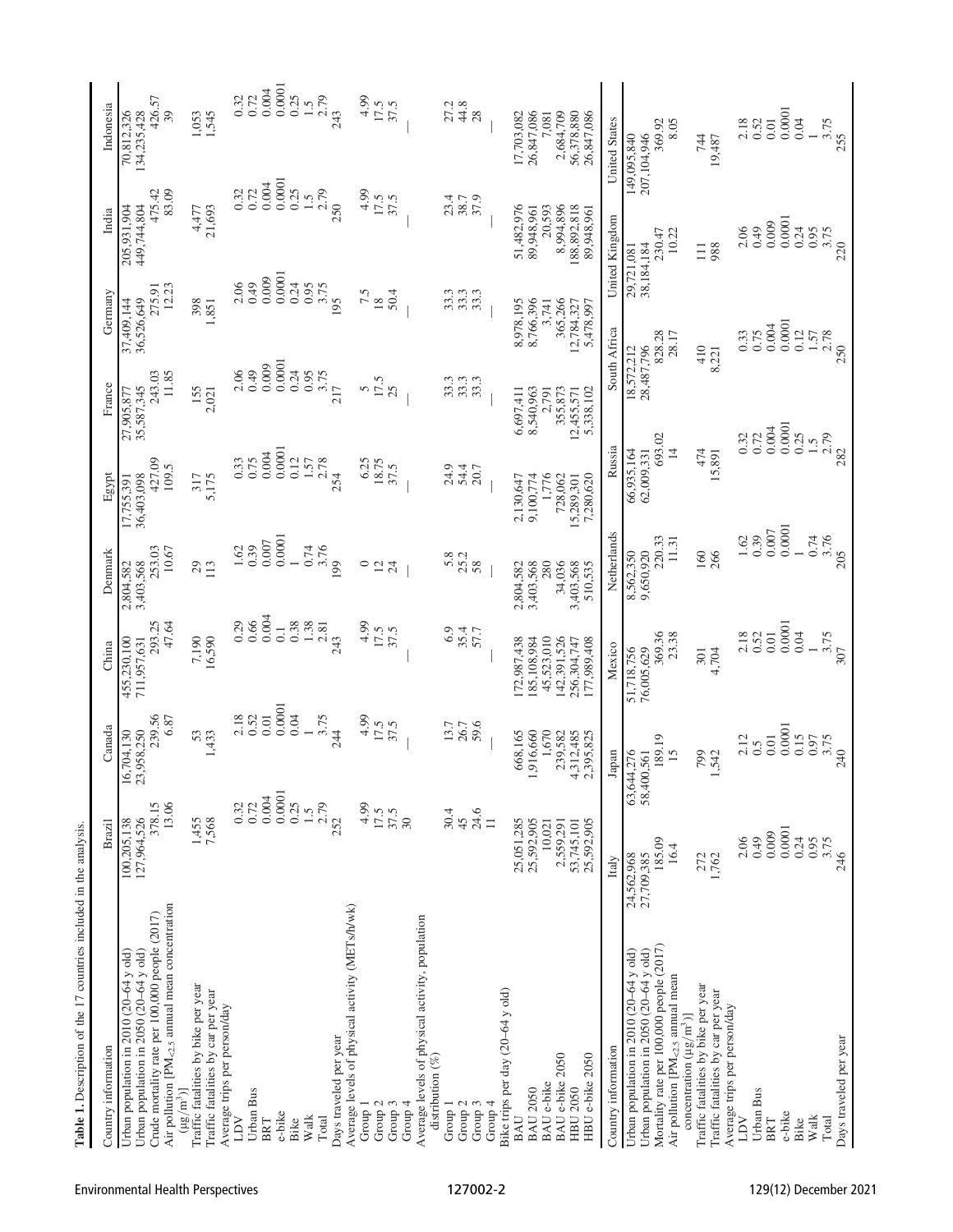| Table 1. (Continued.)                                                            |              |                    |               |                          |                  |                |                                                                                                                                                |                      |
|----------------------------------------------------------------------------------|--------------|--------------------|---------------|--------------------------|------------------|----------------|------------------------------------------------------------------------------------------------------------------------------------------------|----------------------|
| Country information                                                              | Italy        | Japan              | Mexico        | Netherlands              | Russia           | South Africa   | United Kingdom                                                                                                                                 | <b>United States</b> |
| Average levels of physical activity (METs/h/wk)                                  |              |                    |               |                          |                  |                |                                                                                                                                                |                      |
| Group 1                                                                          |              | 4.99               | 8.95          | 4.99                     |                  | 4.99           | 4.99                                                                                                                                           |                      |
| Group 2                                                                          | 5.97         | 17.5<br>37.5       | 26.85<br>35.8 | 17.5                     | $6.25$<br>$27.5$ | $17.5$<br>37.5 | $17.5$<br>37.5                                                                                                                                 | $\frac{175}{175}$    |
| Group 3                                                                          | $\approx$    |                    |               |                          |                  |                |                                                                                                                                                |                      |
| Group $4$                                                                        |              |                    |               |                          |                  |                |                                                                                                                                                |                      |
| Average levels of physical activity, population<br>distribution (%)              |              |                    |               |                          |                  |                |                                                                                                                                                |                      |
|                                                                                  |              |                    |               |                          |                  |                |                                                                                                                                                |                      |
| Group 1                                                                          |              | 43.4               | 19.4          | $\overline{6}$           | $\frac{8}{2}$    | 6.4            | 27                                                                                                                                             |                      |
| Group <sub>2</sub>                                                               | 33.3<br>33.3 | 35.4               | 28.8          | 28                       | 82               | 20.85          | ╤                                                                                                                                              | $15.9$<br>22.1       |
| Group 3                                                                          | 33.3         | 21.2               | 51.8          | 56                       |                  | 72.75          | 32                                                                                                                                             | $\mathcal{O}$        |
| Group 4                                                                          | $\Big $      |                    |               | $\overline{\phantom{a}}$ |                  | I              |                                                                                                                                                |                      |
| Bike trips per day (20-64 y old)                                                 |              |                    |               |                          |                  |                |                                                                                                                                                |                      |
| BAU                                                                              | 5,895,112    | 46,641<br>9,54     | 2,068,750     | 8,562,350                | 16.733.791       | 2,228,665      | ,133,059                                                                                                                                       | 5,963,834            |
| <b>BAU 2050</b>                                                                  | 6,650,252    | 10,512,101         | 6,080,450     | 9,650,920                | 12,401,866       | 7,121,949      | 9,164,204                                                                                                                                      | 16,568,396           |
| <b>BAU</b> e-bike                                                                | 2,456        | 6,364              | 5,172         | 856                      | 6,694            | 1,857          | 2.972                                                                                                                                          | 14,910               |
| BAU e-bike 2050                                                                  | 277,094      | 84,006             | 760,056       | 96,509                   | 1,240,187        | 569,756        | 381,842                                                                                                                                        | 2,071,049            |
| HSC 2050                                                                         | 9,698,285    | 16,135<br>$14,0$ ? | 13,681,013    | 9,650,920                | 26,043,919       | 1,964,874      | 13.364.464                                                                                                                                     | 37,278,890           |
| HSC e-bike 2050                                                                  | 4,156,408    | 8,760,084          | 1,400,844     | ,447,638                 | 12,401,866       | 5,697,559      | 5,727,628                                                                                                                                      | 20,710,495           |
| Note: —, no data available; BAU, business as usual; BRT, bus rapid transit; HBU, |              |                    |               |                          |                  |                | high bike use; HSC, LDV, light duty vehicles; MET, metabolic equivalent of task; PM <sub>25</sub> , particulate matter with a diameter <2.5 µm |                      |

transport (trip characteristics and volume), environment (air quality concentrations), and health data (mortality rates, traffic fatalities, and physical activity levels) were available at a national level from national and international public records and scientific publications. Only year 2050 data and results are presented in the main text herein; however, analyses were also performed for the year 2030. Data and results for the year 2030 are displayed in the supplemental material (see Tables S1, S2, and S9–S30).

National population data for 2050 was obtained from the United Nations population forecast [\(United Nations Department of](#page-9-0) [Economic and Social A](#page-9-0)ffairs 2018). Age-specific mortality rates by country were collected from the year 2017 from the Global Burden of Disease (GBD) project [\(IHME n.d.](#page-8-4)). Air pollution was included by estimating the exposure to particulate matter with aerodynamic diameter less than or equal to 2.5  $\mu$ m of (PM<sub>2.5</sub>). PM<sub>2.5</sub> data was collected in annual average national concentration from the World Health Organization (WHO) Global Ambient Air Quality Database [\(WHO 2019](#page-9-14)). Annual traffic fatalities by mode of transport and country were collected from the Road Safety Annual Reports for the year 2018 [\(International Transport Forum 2019](#page-9-15)) and the global observatory data from the World Health Organization from 2009 to 2018 ([WHO 2009](#page-9-16), [2013](#page-9-17), [2015,](#page-9-18) [2018\)](#page-9-19). Physical activity data was collected in metabolic equivalent of task (MET) at the national level from scientific publications ([Bauman et al. 2009;](#page-8-5) [Ding et al. 2016](#page-8-6); [Dugas et al. 2014;](#page-8-7) [Khusun et al. 2015](#page-9-20); [Krasnov and Bokhan 2015](#page-9-21); [Loyen et al. 2016](#page-9-22); [Medina et al. 2013](#page-9-23); [Otero et al. 2018;](#page-9-24) [Rojas-](#page-9-25)[Rueda et al. 2016](#page-9-25)). Dose–response functions used in this HIA for physical activity,  $PM_{2.5}$ , and all-cause mortality were collected from the published meta-analysis [\(Hoek et al. 2013](#page-8-8); [Woodcock et al.](#page-9-26) [2011\)](#page-9-26).

#### Scenarios

The Global High Shift Cycling study described transport projections for 2030 and 2050 in a "business as usual" (BAU) scenario based on current biking and transport trends and an HBU scenario based on future projections on modal share assuming a high bicycle use. The BAU 2050 scenario described the likely future if the current trajectories for transportation and development policies continue ([Mason et al. 2015\)](#page-9-7). The BAU scenario assumed that those Organization for Economic Co-operation and Development (OECD) countries (Canada, Denmark, France, Germany, Italy, Japan, Mexico, Netherlands, the United Kingdom, and the United States) could expect an increased bike share by 0.2 percentage points per year (1 percentage point every 5 y), though also subject to a maximum 2% change vs. the previous year to avoid excessive changes in countries with low mode shares; in non-OECD countries was assumed a declining rate of the same magnitude as reported in international transport data [\(Mason et al. 2015\)](#page-9-7). The BAU e-bike scenario was based on the trends in e-bike sales reported by different countries ([Mason et al. 2015\)](#page-9-7). Sales were expected to increase from 2015 to 2030 by the same percentage increase seen in recent history, with a maximum increase of 5% yearly ([Mason et al. 2015](#page-9-7)). From 2030 to 2050, the e-bike scenario assumed a sales growth cap of 2.5% annually, assuming that most of those interested in e-biking already possess electric bikes (ebikes), and e-bikes sales are primarily for replacing existing ebikes ([Mason et al. 2015\)](#page-9-7).

The HBU scenario represents the upper limits of a plausible future of cycling: To reach cycling and e-bike riding levels that are well above current levels or the projected increase in the cycling BAU scenario. The HBU scenario was based on three general considerations: *a*) that the average city in 2050 can reach or approach the current biking level of the best performing city in the country; b) that a certain percentage of trips are "cyclable" based on trip distance  $(5-10 \text{ km})$ ; and c) that the future increase will not exceed a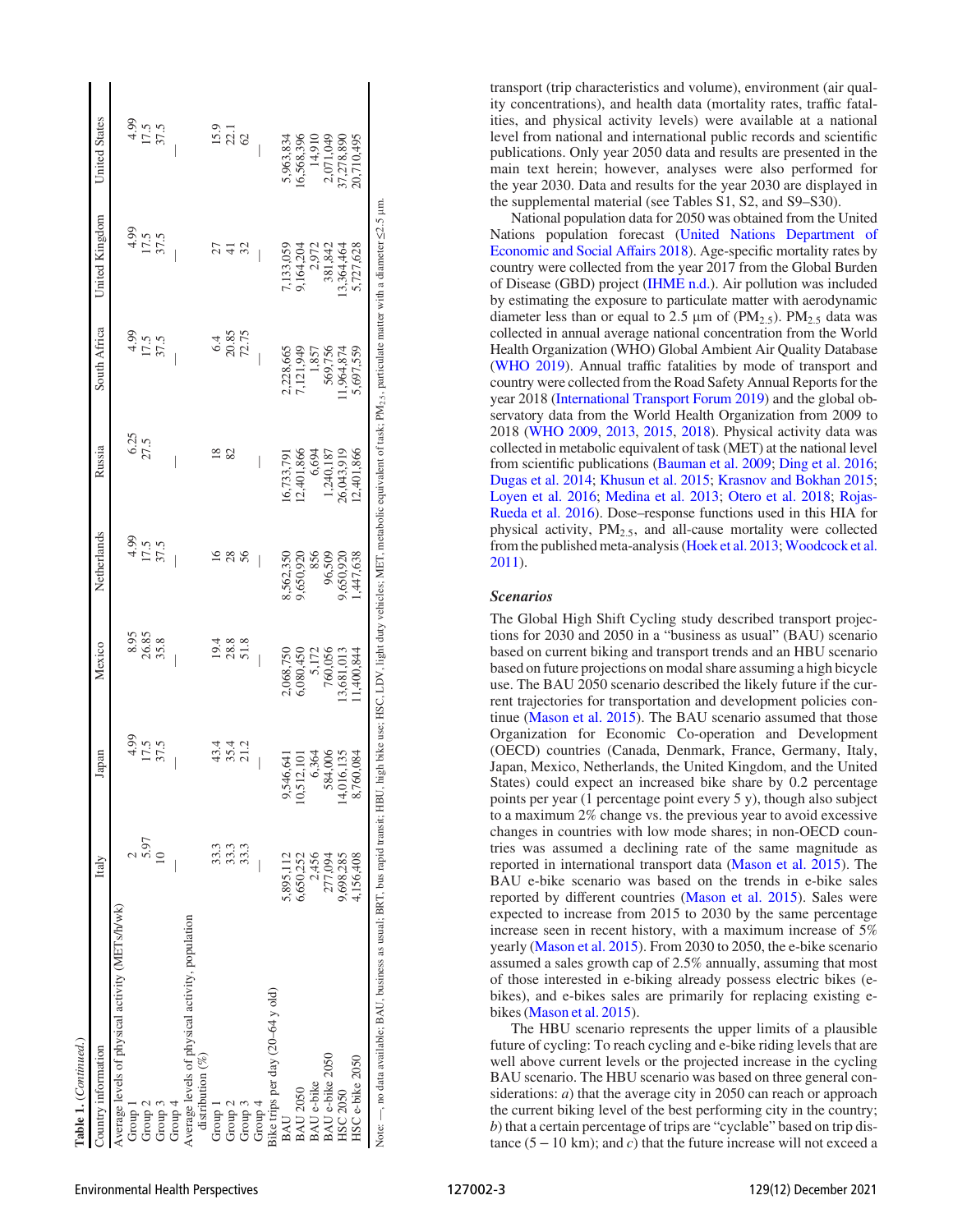

Figure 1. Conceptual framework of the "2050 high bike use scenarios" quantitative health impact assessment.

maximum rate of change in a 5-y period, based on previous increases [\(Mason et al. 2015](#page-9-7)). Both scenarios (BAU and HBU) provide bike use projections for mechanical bikes and e-bikes for 2050.

In addition to this, to measure the health opportunity of urban cycling, we created four subscenarios: 1) a conservative scenario assuming that only 8% of all future bike trips will replace car trips, based on a car–bike shift reported from 26 cities from China [\(Ma](#page-9-27) [et al. 2019\)](#page-9-27), Europe [\(Bjørnarå et al. 2019;](#page-8-9) [Oakil et al. 2016;](#page-9-28) [Otero](#page-9-24) [et al. 2018;](#page-9-24) [Scheepers et al. 2014](#page-9-29)), and the United States [\(Scheepers et al. 2014](#page-9-29)) (see Table S16); and 2) an ambitious scenario assuming that 100% of the future bike trips will replace car trips (Figure 1); additional scenarios were created to estimate alternative assumptions regarding the percentages of car trips that could be substituted for future bike trips. These additional scenarios assumed 3) "what if"  $35\%$  of future bike trips replace car trips (as the maximum substitution reported among the 26 cities analyzed), or 4) "what if" only 0.46% of future bike trips replace car (as the minimum substitution reported among the 26 cities analyzed). All scenarios were modeled for the BAU, HBU, mechanical bikes and e-bikes, in 2050 (see Tables S1, S3, S16–S18).

#### Quantitative Health Impact Assessment Model

This study followed a quantitative HIA approach to estimate the change in annual premature deaths related to each health determinant and scenario. Three different health determinants [physical activity, road traffic fatalities, and air pollution  $(PM<sub>2.5</sub>)$ ] were considered to estimate the impacts on all-cause mortality. The "TAPAS tool" developed and used in previous HIA was applied to estimate the change in premature mortality in this study [\(Otero](#page-9-24) [et al. 2018;](#page-9-24) [Rojas-Rueda et al. 2012,](#page-9-11) [2016](#page-9-25)). A detailed description of the TAPAS tool methods has been reported elsewhere [\(Rojas-Rueda et al. 2012,](#page-9-11) [2016](#page-9-25)). The TAPAS tool is a quantitative HIA run on Microsoft Excel for Office 365, version 1908 (Microsoft, Inc.). The dose–response functions (DRF) included in the TAPAS tool (for the relationship between  $PM_{2.5}$ , physical activity, and all-cause mortality) were obtained from published meta-analyses of cohort studies from adult populations (20–64 y old). The risk of traffic fatalities was estimated based on the kilometers traveled by mode of transport. Traffic fatality data were obtained from national transport and health data sources. Levels of each exposure were estimated for each country and scenario. Relative risks (RR) for all-cause mortality were estimated for each health determinant, scenario, and country, and then the RR was transformed into a population attributable fraction (PAF). Country mortality rates for adults (20–64 y old) were multiplied in each scenario by the number of new cyclists scaled from each national urban adult population (20–64 y old) to obtain the number of expected premature deaths for the country and scenario. The last step in this process was the multiplication of the expected number of premature deaths by the corresponding PAF from each scenario and country to estimate the final number of attributable premature deaths. We also calculated the expected number of premature deaths per 100,000 bicyclists in each scenario and country. Additionally, we ran two sensitivity analyses using 2050 (instead of 2017) mortality rates for those 20–64 y old and for those 20 y old and older to assess the impacts of the epidemiological transition and aging process in future years [\(IHME 2020\)](#page-8-10). These 2050 mortality rates focused on the top four countries regarding the number of premature deaths avoided (China, India, Indonesia, and Russia). We have also assessed the uncertainty of our estimates by providing uncertainty intervals (UI). These UIs were composed by the variability of the input data, using  $a$ ) the changes "maximum and minimum" of the estimated traffic fatalities per billion of kilometer traveled and speed and b) the confidence intervals (CIs) from the DRF from air pollution and physical activity.

**Physical activity.** The level of physical activity was estimated in metabolic equivalent of task (MET), using the intensity of physical activity, trip duration, and frequency ([Table 1](#page-1-0) and Table S5). We defined the physical activity in bikes as 6.8 METs, in ebikes as 6.12 METs (assuming standard assistance for e-bikes), and 2 METs for car travelers. All-cause mortality RR was based on DRF for those 20–64 y old, as reported in a meta-analysis of cohort studies [\(Woodcock et al. 2011](#page-9-26)), assuming a nonlinear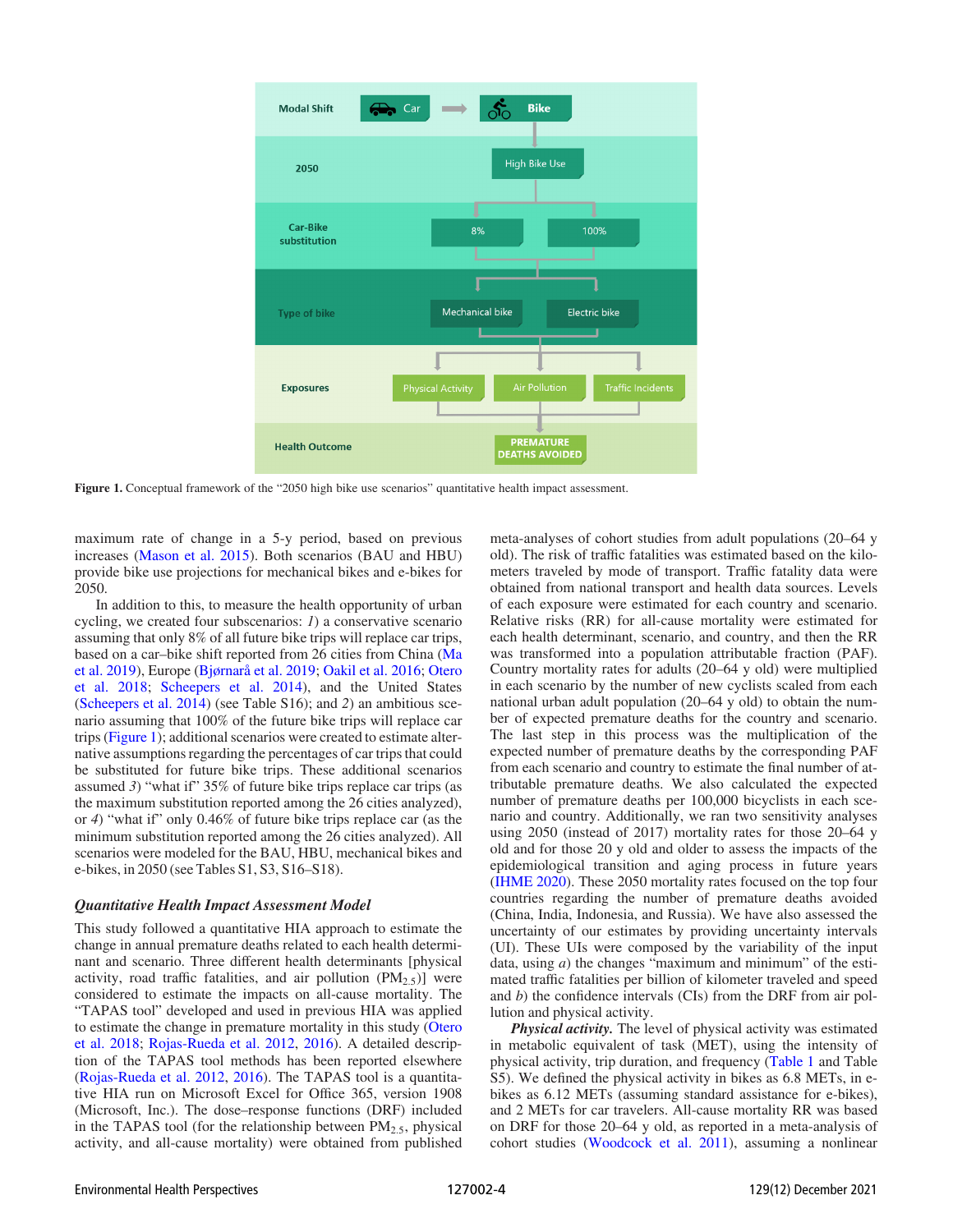DRF. The nonlinear DRF for physical activity considers as the baseline the average levels of physical activity in each population to calculate the RR for each scenario before being translated into a PAF and then to the estimated attributable premature deaths (see Figure S1). In other words, the nonlinear DRF takes into account that individuals who already were physically active would gain fewer mortality benefits compared with those who are less physically active.

Air *pollution*. This assessment included only the trip exposure to  $PM_{2.5}$ , which has shown a strong association with all-cause mortality ([Laden et al. 2000](#page-9-30); [Pope et al. 2007](#page-9-31)). The annual average PM<sub>2.5</sub> concentrations from each country was obtained from the WHO database of air quality [\(WHO 2019\)](#page-9-14) ([Table 1](#page-1-0)). We then estimated the  $PM<sub>2.5</sub>$  concentration in each transport microenvironment (car and bike), using corresponding background/car or background/bike ratios provided from a published meta-analysis [\(de](#page-8-11) [Nazelle et al. 2017](#page-8-11)), following a similar approach as reported in previous studies [\(Otero et al. 2018;](#page-9-24) [Rojas-Rueda et al. 2012](#page-9-11), [2011,](#page-9-32) [2016](#page-9-25)). We estimated the inhaled dose was based on the  $PM_{2.5}$  concentration in each transport microenvironment (car or bike), the minute ventilation was based on the intensity of physical activity according to the mode of transport (bike, e-bike, and car), and trip duration ([Rojas-Rueda et al. 2013,](#page-9-33) [2011](#page-9-32), [2016\)](#page-9-25). The DRF used for  $PM<sub>0.5</sub>$  and all-cause mortality was obtained from a published meta-analysis  $[RR = 1.06 (95\% CI: 1.04, 1.08)]$  for each increment of (10  $\mu$ g/m<sup>3</sup> of PM<sub>2.5</sub>) [\(Hoek et al. 2013](#page-8-8)). The last steps in the air pollution assessment were the estimation of the RR, PAF, and the corresponding attributable number of premature deaths by country and each scenario, as described before (see Figure S2). We also ran a sensitivity analysis comparing a more recent DRF for  $PM_{2.5}$  and all-cause mortality ( $RR = 1.08$ ) [\(Chen and Hoek 2020](#page-8-12)) to the DRF reported from Hoek et al.  $(RR = 1.06)$  ([Hoek et al. 2013](#page-8-8)) among the top five countries with the largest number of bike trips (India, China, Indonesia, Brazil, and Russia).

Road traffic fatalities. The annual traffic fatalities reported between 2009 and 2018 at the country level were used to estimate the road traffic fatalities in each scenario, country, and mode of transport (see Table S4). For each scenario and country, we first estimated the expected number of kilometers traveled by mode of transport (car, bike, and e-bike) among the adult population (20– 64 y old). Then the expected annual traffic fatalities by each mode of transport were calculated based on the distance traveled in each mode and country, and the corresponding traffic fatalities per billion kilometers traveled ([Johan de Hartog et al. 2010](#page-8-13); [Rojas-Rueda et al. 2011\)](#page-9-32). Then we estimated the RR of traffic fatalities for bike or e-bike trips compared with those of car trips. The RR was then translated to a PAF and to an estimated number of premature deaths in each country and scenario (see Figure S3). We also ran a sensitivity analysis using the "estimated" country traffic fatalities instead of the "reported" country traffic fatalities both presented by the Global Status Reports on Road Safety from the WHO [\(WHO 2009](#page-9-16), [2013,](#page-9-17) [2015,](#page-9-18) [2018](#page-9-19)).

## E-Bikes

The TAPAS tool estimates the impacts related to mechanical bikes and e-bikes ([Otero et al. 2018\)](#page-9-24). For this analysis, a "standard assistance" from the e-bike was assumed. The e-bike analysis in the TAPAS tool includes specific ratios to estimate the corresponding physical activity (METs), inhalation rates, traffic fatalities, and speed in comparison with those of mechanical bikes [\(Otero et al. 2018](#page-9-24)) (see Tables S6–S8). For physical activity, we assumed that the e-bikes' standard assistance requires 90% of the physical activity compared with the physical activity of a mechanical bike ([Gojanovic et al. 2011](#page-8-14); [Louis et al. 2012;](#page-9-34) [Otero](#page-9-24) [et al. 2018;](#page-9-24) [Simons et al. 2009\)](#page-9-35), 21% more speed than that of a mechanical bike, and an odds ratio (OR) of 1.92 (95% CI: 1.48, 2.48) for e-bike traffic fatalities was assumed compared with those associated with mechanical bikes ([Otero et al. 2018](#page-9-24); [Schepers et al. 2014](#page-9-36)).

#### Results

This study included 17 countries from 5 different continents (Brazil, Canada, China, Denmark, Egypt, France, Germany, India, Indonesia, Italy, Japan, Mexico, Netherlands, Russia, South Africa, United Kingdom, and the United States) (Figure 2). The country-level urban adult populations included in this study ranged from 3,403,568 people in Denmark to 711,957,631 people in China in 2050 ([Table 1\)](#page-1-0). The number of bike trips per day (combining mechanical bikes and ebikes) ranged from 3,914,103 trips in Denmark to 434,294,155 trips in China in 2050 [\(Table 1](#page-1-0)). In all the situations (countries and scenarios), the benefits in preventable deaths of physical activity related to biking outweighed the mortality risks associated with traffic fatalities and air pollution inhalation [\(Figure 3](#page-5-0)).



Figure 2. Countries included in the study  $(N = 17)$ .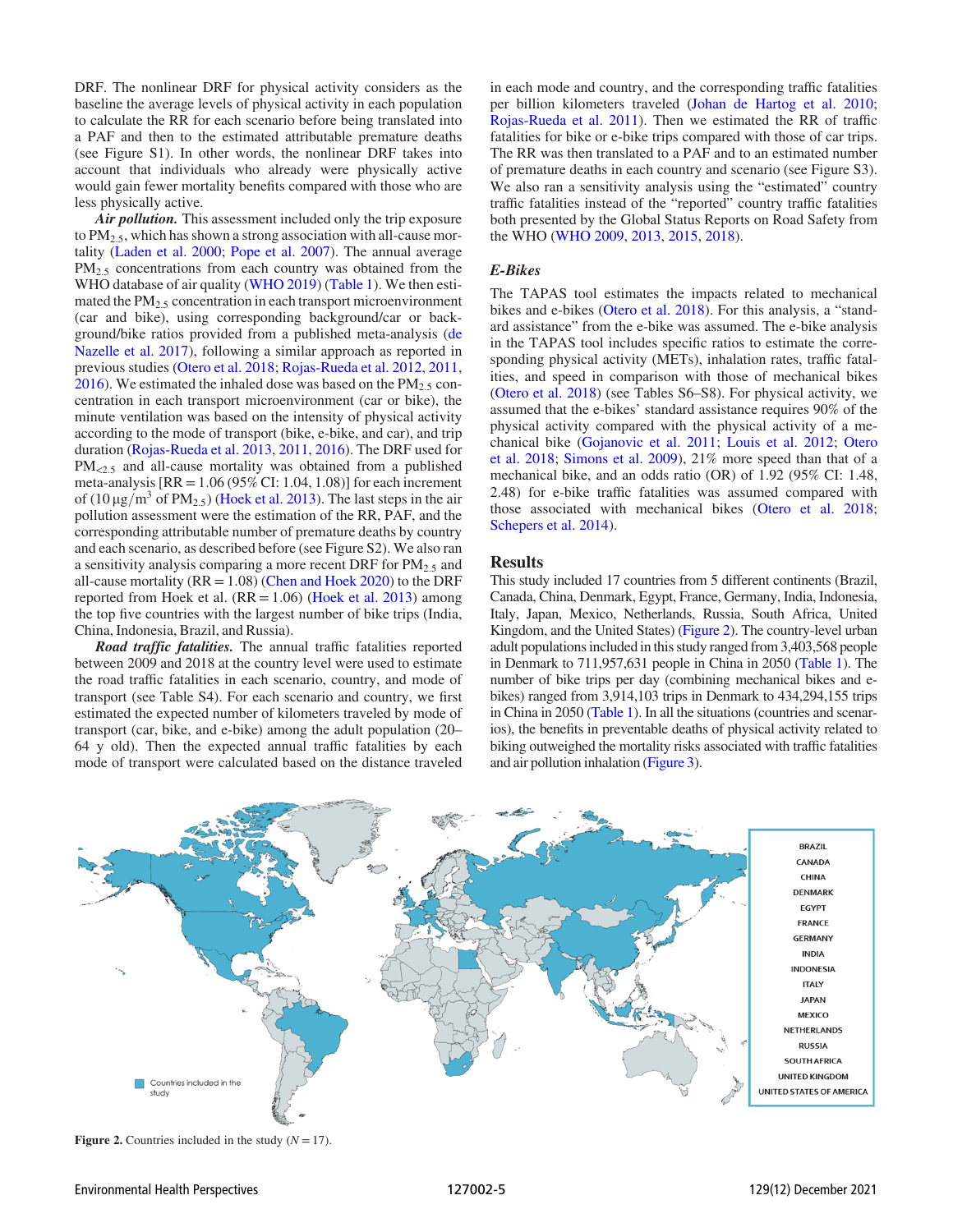#### Annual premature deaths

<span id="page-5-0"></span>

Figure 3. Annual premature deaths in 2050 by country and health determinant (Scenario 1).

#### Scenario 1

If HBU levels are achieved by 2050, and 8% of these future bike trips replace car trips, the estimated premature annual deaths avoided based on the model assumptions could be 18,589 (95% UI: 11,396, 28,969) among the 17 countries (conservative scenario) [\(Table 2](#page-6-0)). This means that 112% more annual premature deaths will be avoided due to bike use in the HBU in comparison with the current 2050 bike trends (assuming 8% of car–bike substitution). In absolute numbers, the top five countries with the largest benefits will be India [6,987 annual premature deaths avoided (95% UI: 4,349, 10,787)], China [4,127 annual premature deaths avoided (95% UI: 2,694, 6,332)], Indonesia [1,437 annual premature deaths avoided (95% UI: 737, 2,376)], Russia [1,302 annual premature deaths avoided (95% UI 900,1,940)] and the United States [1,227 annual premature deaths avoided (95% UI: 816, 1,865)]. When this result was adjusted by 100,000 bicyclists, it was estimated that 17.67 annual premature deaths could be avoided among the urban populations from the 17 countries, ranging from 2.35 in Denmark to 38.82 in South Africa (see Table S22). We also found in Scenario 1 that e-bike use in 2050 could prevent 7,639 annual premature deaths, whereas 10,950 premature deaths could be prevented from use of mechanical bikes among the urban populations from the 17 countries. In the PM<sub>2.5</sub> sensitivity analysis, when we used an alternative DRF for PM<sub>2.5</sub> and all-cause mortality [\(Chen and Hoek 2020](#page-8-12)), we estimated between 1.6% (in India) and 0.2% (in Russia) fewer premature deaths could be avoided. In the traffic incident sensitivity analysis, using the "estimated" country traffic fatalities (as reported by the WHO) [\(WHO 2018\)](#page-9-19) instead of the reported data, we found that the overall health impacts (physical activity, air pollution, and traffic fatalities) were 12,001 expected premature deaths that could be avoided in China (using the estimated data), and 12,641 expected premature deaths could be avoided in India (using the estimated data) (see Table S31). In the sensitivity analysis using a 2050 mortality rate (instead of 2017) for those 20–64 y old, we found in China 3,543 annual premature deaths avoided; 3,666 in India; 892 in Indonesia; and 635 in Russia (see Table S32). When we use a 2050 mortality rate but include people age 20 y and older, we found 34,896 annual premature deaths prevented in China; 10,161 in India; 3,327 in Indonesia; and 2,241 in Russia (see Table S32).

### Scenario 2

If HBU levels are achieved by 2050, and 100% of these future bike trips replace car trips, the estimated premature annual deaths avoided, based on the model assumptions, could be 205,424 (95% UI: 123,592, 322,850) among the 17 countries (ambitious scenario) ([Table 2\)](#page-6-0). This means 89% more annual premature deaths avoided due to bike use in the HBU in comparison with the current 2050 bike trends (assuming 100% of car–bike substitution). In absolute numbers, the top 5 countries with the largest benefits will be India [87,337 annual premature deaths avoided (95% UI: 54,350, 134,832)], China [25,153 annual premature deaths avoided (95% UI: 15,209, 40,530)], Indonesia [17,968 annual premature deaths avoided (95% UI: 9,211, 29,071)], Russia [16,274 annual premature deaths avoided (95% UI: 11,246, 24,262)] and the United States [15,309 annual premature deaths avoided (95% UI: 10,199, 23,308)].

#### **Discussion**

This study found that HBU in urban populations across 17 countries by 2050 could prevent up to 205,424 annual premature deaths if 100% of these future bike trips replace car trips. In a conservative scenario, if only 8% of these future bike trips replace car trips, HBU could prevent 18,589 annual premature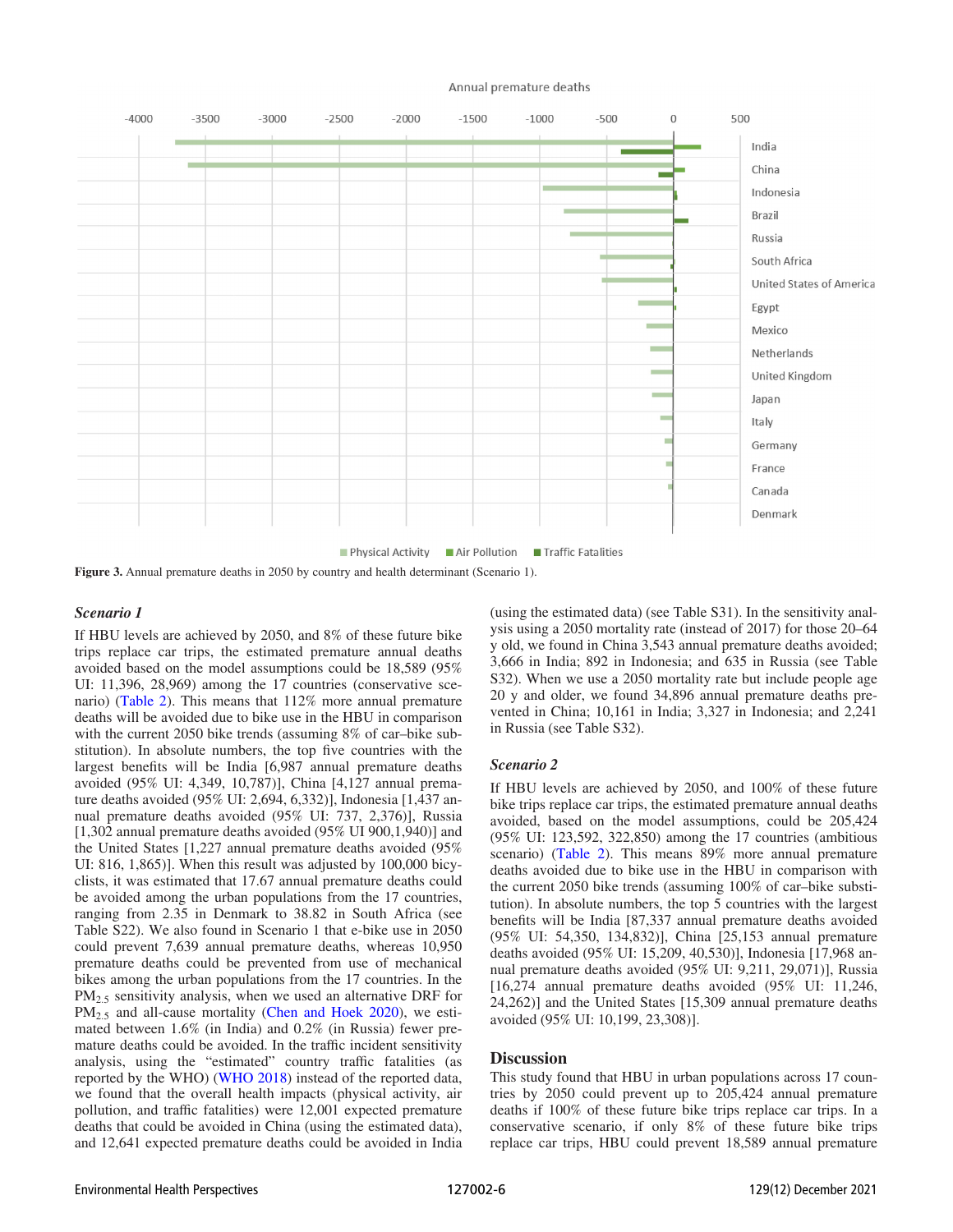<span id="page-6-0"></span>Table 2. Changes in annual premature deaths of 2050 high bike use scenarios in 17 countries (Scenario 1 and 2).

|                             |                            |           |           |                                                                                                     | 2050                                                                                          |            |            |                                                                         |
|-----------------------------|----------------------------|-----------|-----------|-----------------------------------------------------------------------------------------------------|-----------------------------------------------------------------------------------------------|------------|------------|-------------------------------------------------------------------------|
|                             |                            |           |           | Scenario 1. Conservative high bike use<br>(only 8% of all future bike trips will replace car trips) | Scenario 2. Ambitious high bike use<br>(100% of all future bike trips will replace car trips) |            |            |                                                                         |
| Country                     | Annual premature<br>deaths | LUI       | UUI       | Percentage of change<br>between 2050 trends vs.<br>high bike use $(\%)$                             | Annual premature<br>deaths                                                                    | LUI        | UUI        | Percentage of change<br>between 2050 trends vs.<br>high bike use $(\%)$ |
| <b>Brazil</b>               | $-859$                     | $-379$    | $-1,571$  | 114%                                                                                                | $-10,747$                                                                                     | $-4,732$   | $-19,633$  | 114%                                                                    |
| Canada                      | $-96$                      | $-65$     | $-144$    | 218%                                                                                                | $-1,205$                                                                                      | $-807$     | $-1,794$   | 224%                                                                    |
| China                       | $-4,127$                   | $-2,694$  | $-6,332$  | 57%                                                                                                 | $-25,153$                                                                                     | $-15,209$  | $-40,530$  | 24%                                                                     |
| Denmark                     | $-17$                      | $-13$     | $-25$     | 283%                                                                                                | $-144$                                                                                        | $-102$     | $-214$     | 17%                                                                     |
| Egypt                       | $-399$                     | $-180$    | $-710$    | 153%                                                                                                | $-4,241$                                                                                      | $-1,796$   | $-7,702$   | 106%                                                                    |
| France                      | $-160$                     | $-108$    | $-241$    | 276%                                                                                                | $-2,132$                                                                                      | $-1.452$   | $-3,195$   | 106%                                                                    |
| Germany                     | $-206$                     | $-145$    | $-301$    | 282%                                                                                                | $-2,749$                                                                                      | $-1,941$   | $-4,008$   | 109%                                                                    |
| India                       | $-6,987$                   | $-4,349$  | $-10,787$ | 162%                                                                                                | $-87,337$                                                                                     | $-54,350$  | $-134,832$ | 162%                                                                    |
| Indonesia                   | $-1,437$                   | $-737$    | $-2,326$  | 143%                                                                                                | $-17,968$                                                                                     | $-9,211$   | $-29,071$  | 143%                                                                    |
| Italy                       | $-100$                     | $-63$     | $-146$    | 100%                                                                                                | $-1,257$                                                                                      | $-788$     | $-1,814$   | 101%                                                                    |
| Japan                       | $-181$                     | $-122$    | $-274$    | 113%                                                                                                | $-2,271$                                                                                      | $-1,520$   | $-3,435$   | 113%                                                                    |
| Mexico                      | $-571$                     | $-204$    | $-944$    | 268%                                                                                                | $-7,133$                                                                                      | $-2,554$   | $-12,037$  | 268%                                                                    |
| <b>Netherlands</b>          | $-28$                      | $-20$     | $-44$     | 16%                                                                                                 | $-357$                                                                                        | $-247$     | $-536$     | 17%                                                                     |
| Russia                      | $-1,302$                   | $-900$    | $-1,940$  | 153%                                                                                                | $-16,274$                                                                                     | $-11,246$  | $-24,262$  | 153%                                                                    |
| South Africa                | $-707$                     | $-473$    | $-1,045$  | 117%                                                                                                | $-8,839$                                                                                      | $-5,836$   | $-13,058$  | 117%                                                                    |
| United Kingdom              | $-185$                     | $-128$    | $-274$    | 107%                                                                                                | $-2,308$                                                                                      | $-1,602$   | $-3,421$   | 107%                                                                    |
| United States of<br>America | $-1,227$                   | $-816$    | $-1,865$  | 218%                                                                                                | $-15,309$                                                                                     | $-10,199$  | $-23,308$  | 218%                                                                    |
| Total                       | $-18,589$                  | $-11.396$ | $-28,969$ | 112%                                                                                                | $-205,424$                                                                                    | $-123,592$ | $-322,850$ | 89%                                                                     |

Note: HUI, high uncertainty interval; LUI, low uncertainty interval.

deaths by 2050 among the urban populations of 17 countries. In all the countries and scenarios, the reductions of premature mortality (due to physical activity) related to bike use outweighed the increments of premature mortality due to air pollution inhalation and traffic incidents, with an average benefit:risk ratio among the 17 countries of 32:1.

To our knowledge, this is the first study assessing the health impacts of future and global biking scenarios. This study included urban populations from 17 countries (Brazil, Canada, China, Denmark, Egypt, France, Germany, India, Indonesia, Italy, Japan, Mexico, Netherlands, Russia, South Africa, United Kingdom, and the United States) across 5 continents and considered mechanical and e-bikes. This study provides a systematic assessment comparing biking trends and HBU scenarios for 2050.

The results of this study are in accordance with findings from previous biking HIAs using similar health exposures (physical activity, air pollution, and traffic fatalities) ([Mueller et al. 2018a](#page-9-37); [Otero et al. 2018](#page-9-24); [Rojas-Rueda et al. 2012](#page-9-11), [2013,](#page-9-33) [2011](#page-9-32), [2016](#page-9-25); [Stevenson 2017;](#page-9-38) [Woodcock et al. 2014](#page-9-39); [Zapata-Diomedi et al.](#page-9-40) [2017](#page-9-40)). Unlike previous studies that have been focused on single cities [\(Rojas-Rueda et al. 2012](#page-9-11), [2016](#page-9-25); [Woodcock et al. 2014](#page-9-39); [Zapata-Diomedi et al. 2017\)](#page-9-40) or a comparison of few cities [\(Stevenson 2017\)](#page-9-38), our study focused on the national urban populations in comparing 17 countries, providing a global perspective of similar biking scenarios in the future (2050), including the health impacts in low- and middle-income countries. Like previous studies, this HIA focused on car trip replacement, considering that shifting car trips to active transportation could have larger health benefits, in addition to other important climate and environmental co-benefits ([Rojas-Rueda et al. 2013,](#page-9-33) [2016\)](#page-9-25).

This study found that the health impacts of biking vary among countries. In the most realistic of our scenarios, Scenario 1, using the average (8%) reported car–bike substitution related to multiple bike interventions among 26 cities in China, Europe, and North America, we estimated that in 2050 an HBU scenario could result in the avoidance of 18,589 annual premature deaths, ranging from 2.35 annual premature deaths per 100,000 bicyclists in Denmark to 38.82 in South Africa. The estimated differences, comparing a similar number of bicyclists across countries, could be explained by the difference between trip distances, speed, days traveled per year, average levels of physical activity, air quality, traffic fatalities, and baseline mortality rate in each country. If national and local stakeholders could improve traffic safety, air quality, and bike usability, larger reductions in premature mortality related to biking scenarios could be expected in the future. In addition, we found that if more bike trips replaced car trips in each country, benefits could increase by 1,105% (comparing Scenario 1, 18,589 annual premature deaths avoided vs. Scenario 2, 205,424 annual premature deaths avoided). This scenario comparison highlights the importance of car-trip substitution policies for health, and the combination of bike policies (e.g., bike lanes, bike parking, bike-sharing systems, etc.) with policies aiming to reduce car use (e.g., parking pricing and reduction, congestion pricing, etc.).

We performed our analysis distinguishing between e-bikes and mechanical bikes. E-bikes offer different levels of electric assistance [\(Otero et al. 2018](#page-9-24)). In our analysis was assumed that ebikes were used in a "standard assistance" function. "Standard assistance" e-bikes consider 90% of the physical activity needed to ride a bike compared with that needed to ride a mechanical bike (e-bikes' 6.12 METs vs. 6.8 METs of mechanical bikes) [\(Otero](#page-9-24) [et al. 2018\)](#page-9-24). In addition, we also assumed a higher traffic fatality for kilometers traveled by e-bike compared with mechanical bikes ([Otero et al. 2018\)](#page-9-24). Fewer mortality benefits have been found among e-bikes in previous studies ([Otero et al. 2018](#page-9-24)), mainly due to the lower number of expected trips compared with mechanical bikes. In our study, e-bikes had the largest estimated increment of avoided premature deaths compared with mechanical bikes by 2050 (173% vs. 90%) due to the expected increase in future e-bike sales. We also found that in all countries and scenarios, the reductions in premature mortality from e-bike use related to physical activity outweigh the increments of premature mortality due to traffic fatalities and air pollution inhalation, similar to findings for mechanical bikes.

Physical activity resulted in the largest health impacts in our analysis. Physical activity can prevent several noncommunicable diseases, such as cardiovascular disease, diabetes mellitus, colon and breast cancers, and dementia, among others, which can also reduce the overall mortality [\(Rojas-Rueda et al. 2013](#page-9-33)). This study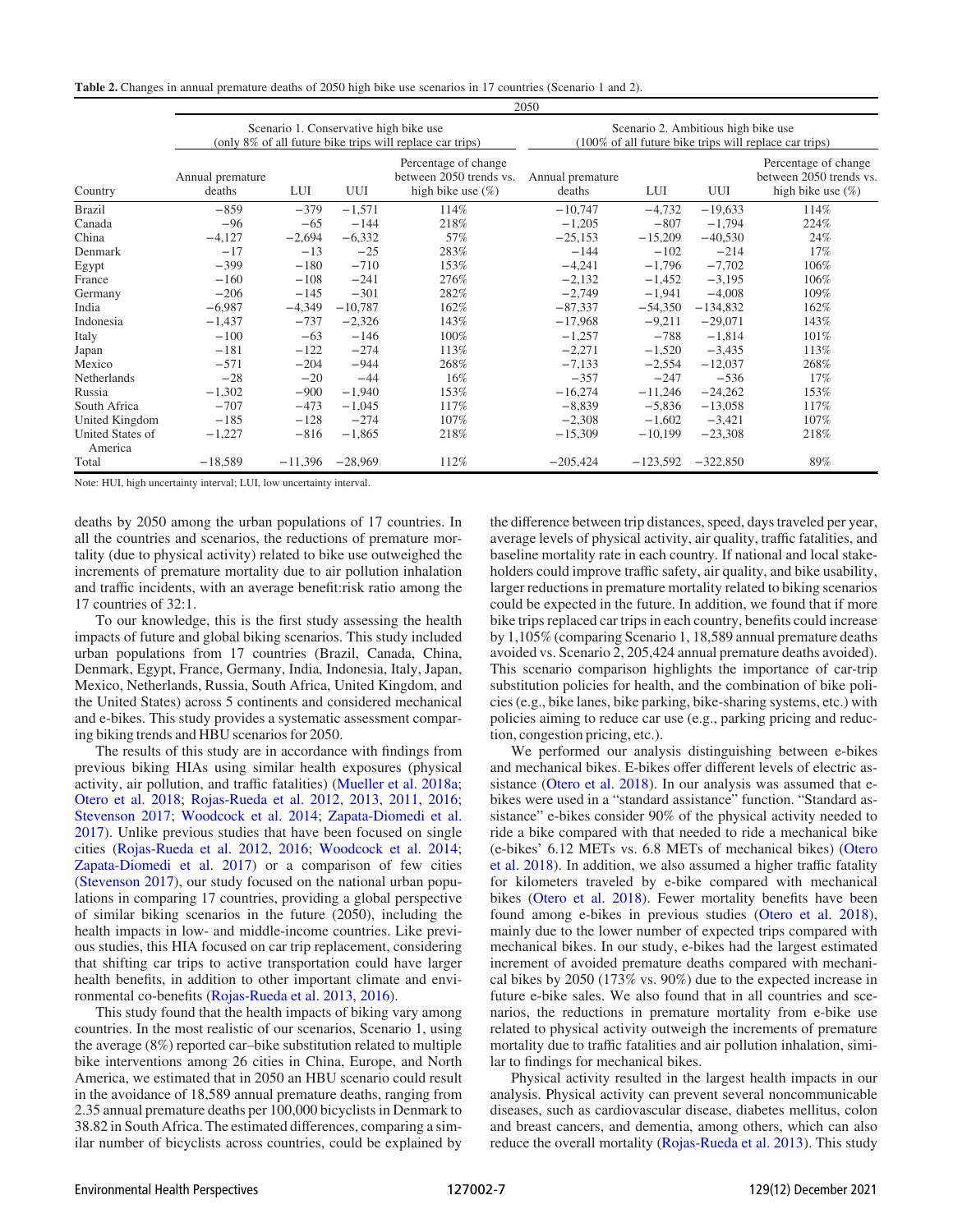focused on all-cause mortality as a health outcome because it has been suggested as the outcome with the largest health impacts, in comparison with morbidity, in previous HIAs of active transportation ([Mueller et al. 2015](#page-9-41); [Otero et al. 2018;](#page-9-24) [Rojas-Rueda et al.](#page-9-33) [2013](#page-9-33)). The TAPAS tool for biking estimated the health impacts of physical activity using a nonlinear DRF from a meta-analysis of cohort studies [\(Woodcock et al. 2011\)](#page-9-26) and calibrated with the corresponding physical activity levels reported by the adult population in each country and applied to the exposure levels by each scenario and country assessed. The nonlinear function considers that people who already were physically active would gain fewer reductions in premature mortality in comparison with those who are more sedentary. This nonlinear approach results in fewer mortality benefits compared with using a linear DRF [\(Rojas-](#page-9-25)[Rueda et al. 2016](#page-9-25)).

The air pollution assessment included in this study was based only on  $PM_{2.5}$  inhalation during the trip. Although changes in modal share, especially shifts from car to bike, are expected to produce changes in air pollution emissions and concentrations at the city and regional levels [\(Rojas-Rueda et al. 2012\)](#page-9-11), these air quality and health-related impacts were not in the scope of this study, and we focused only on the  $PM<sub>2.5</sub>$  biking exposure during the trip.  $PM<sub>2.5</sub>$  was chosen because it was expected to produce the largest health burden in comparison with other air pollutants, such as  $NO<sub>2</sub>$ or black carbon [\(Rojas-Rueda et al. 2013\)](#page-9-33). We also decided not to include these other pollutants in the analysis because these are highly correlated and produce similar health outcomes ([Otero et al.](#page-9-24) [2018](#page-9-24)). We found differences between the health impacts associated with  $PM_{2.5}$  among the urban populations from 17 countries and scenarios. These differences can be explained by the variability in air pollution levels, trip characteristics (duration and frequency), and physical activity among the countries and scenarios. Annual average  $PM<sub>2.5</sub>$  concentrations among the 17 countries included ranged from 109.5  $\mu$ g/m<sup>3</sup> in Egypt to 6.87  $\mu$ g/m<sup>3</sup> in Canada [\(WHO 2019](#page-9-14)). If national and local authorities implement and promote policies to improve air quality to those levels recommended by the WHO (PM<sub>2.5</sub> annual average concentrations  $\langle 10 \mu g/m^3 \rangle$ [\(WHO 2006](#page-9-42)), the expected reductions in premature mortality in our scenarios could be larger.

The traffic fatality assessment quantified fatal traffic incidents per billion kilometers traveled. To create this model, we used the reported national road safety estimates provided by the WHO in each country ([WHO 2009](#page-9-16), [2013,](#page-9-17) [2015,](#page-9-18) [2018\)](#page-9-19). This study only took into account the traffic fatality risk by mode of transport (car, bike, and e-bike) but did not assess the impacts related to other traffic risk factors, such as traffic route, traveler age, or sex, due to the lack of data on these specific characteristics from traffic safety records from each country. From the 17 countries included, 13 reported a higher risk of traffic fatalities per kilometers traveled by bike compared with travel in a car [\(WHO](#page-9-16) [2009](#page-9-16), [2013](#page-9-17), [2015,](#page-9-18) [2018\)](#page-9-19). China, India, Russia, and South Africa reported a higher risk for traffic fatalities per kilometer traveled in a car compared with travel by bike ([WHO 2009,](#page-9-16) [2013](#page-9-17), [2015,](#page-9-18) [2018](#page-9-19)). These greater traffic risks in cars vs. on bikes in China, India, Russia, and South Africa could be explained by the low traffic safety levels in those countries, resulting from having fewer national car safety policies in comparison with highincome countries, in addition to having older vehicle fleets and poorer transport infrastructure ([Vinand and Reich 2014\)](#page-9-43). Another explanation could be the possibility of an incomplete record of traffic safety data [\(WHO 2018\)](#page-9-19). To provide a better estimation of the traffic fatalities in these countries, we ran a sensitivity analysis using the estimated traffic fatalities records instead of the reported national data, both provided by the WHO ([WHO 2009,](#page-9-16) [2013](#page-9-17), [2015,](#page-9-18) [2018\)](#page-9-19).

The results of our analysis are consistent with previous studies assessing car–bike trip substitution. Otero et al. found a reduction in premature deaths in multiple bike-sharing systems across European cities. According to this study, the 12 largest bikesharing systems in Europe could avoid up to 73 annual premature deaths with an economic value of 225 million Euros if 100% of bike trips replaced car trips [\(Otero et al. 2018\)](#page-9-24). Furthermore, it has been suggested that the health impacts of car–bike trip substitution on mortality should be considered in the long term, after 3 or 4 years of achieving the specific car–bike substitution level [\(Otero et al. 2018\)](#page-9-24). These effects on mortality would be mainly due to the impacts of physical activity and air pollution, which have to be maintained over time before the effects would be perceptible [\(Rojas-Rueda et al. 2013](#page-9-33)).

Moreover, to improve health in cities, other urban interventions in addition to bike interventions should also be considered. In Barcelona, Spain, the Superblock model has been implemented to promote sustainable mobility and an active lifestyle ([Mueller et al.](#page-9-4) [2020](#page-9-4)). It has been suggested that this built environment intervention could also help prevent premature mortality [\(Mueller et al.](#page-9-4) [2020](#page-9-4)). Overall, each city has unique geographic, environmental, and sociocultural characteristics that influence the health status of its inhabitants. Identifying and improving these characteristics may help promote healthier cities ([Mueller et al. 2018b\)](#page-9-12).

As in all quantitative HIAs, our study was limited by the availability of data and the necessity to make assumptions to model likely scenarios. In terms of the scenarios modeled, the forecast for 2050 was based on a previously published report from the Global High Shift Cycling study that estimated the bike use scenarios for several countries and all regions around the world ([Mason et al. 2015\)](#page-9-7). Due to the lack of transport and health data to perform the assessment in all the countries reported by the Global High Shift Cycling study, we could include only 17 countries from those reported in this study [\(Mason et al. 2015](#page-9-7)). The lack of data was particularly common in low- and middle-income countries, such as countries in Africa and the Middle East [\(WHO](#page-9-19) [2018](#page-9-19)). The Global High Shift Cycling study forecast biking and transport scenarios based on modal share predictions estimating the number of trips per person per day, distance traveled per mode, and the urban population projections for 2050 ([Mason et al.](#page-9-7) [2015](#page-9-7)). The Global High Shift Cycling study was limited by the availability of transport estimations at the national level and the need to include transport assumptions in their analysis, such as the use of constant average trip lengths and speed across modeled years [\(Mason et al. 2015](#page-9-7)).

Another limitation was the lack of specific modal shift data from car to bike in the Global High Shift Cycling study [\(Mason](#page-9-7) [et al. 2015](#page-9-7)). For this reason, in addition to the 2050 HBU scenario provided by the Global High Shift Cycling study, we created additional subscenarios to capture the variability in the expected car–bike substitution levels in the future years in all the countries (Scenarios 1–4). These car–bike substitution scenarios were based on data available from 26 cities from China [\(Ma et al.](#page-9-27) [2019](#page-9-27)), Europe ([Bjørnarå et al. 2019](#page-8-9); [Oakil et al. 2016](#page-9-28); [Otero et al.](#page-9-24) [2018](#page-9-24); [Scheepers et al. 2014\)](#page-9-29), and the United States ([Scheepers](#page-9-29) [et al. 2014\)](#page-9-29), where previous studies reported the car–bike substitution levels of multiple urban bike interventions, such as the implementation of bike-sharing systems, bike infrastructure, and bike promotion and education. Although this data combined different cities, we acknowledge that these estimations could not reflect the reality of car–bike substitution across the globe, mainly because this data comes primarily from high-income countries, with only three cities coming from China ([Ma et al.](#page-9-27) [2019](#page-9-27)). Based on the data for these 26 cities, we estimated that on average multiple bike interventions could support an average 8%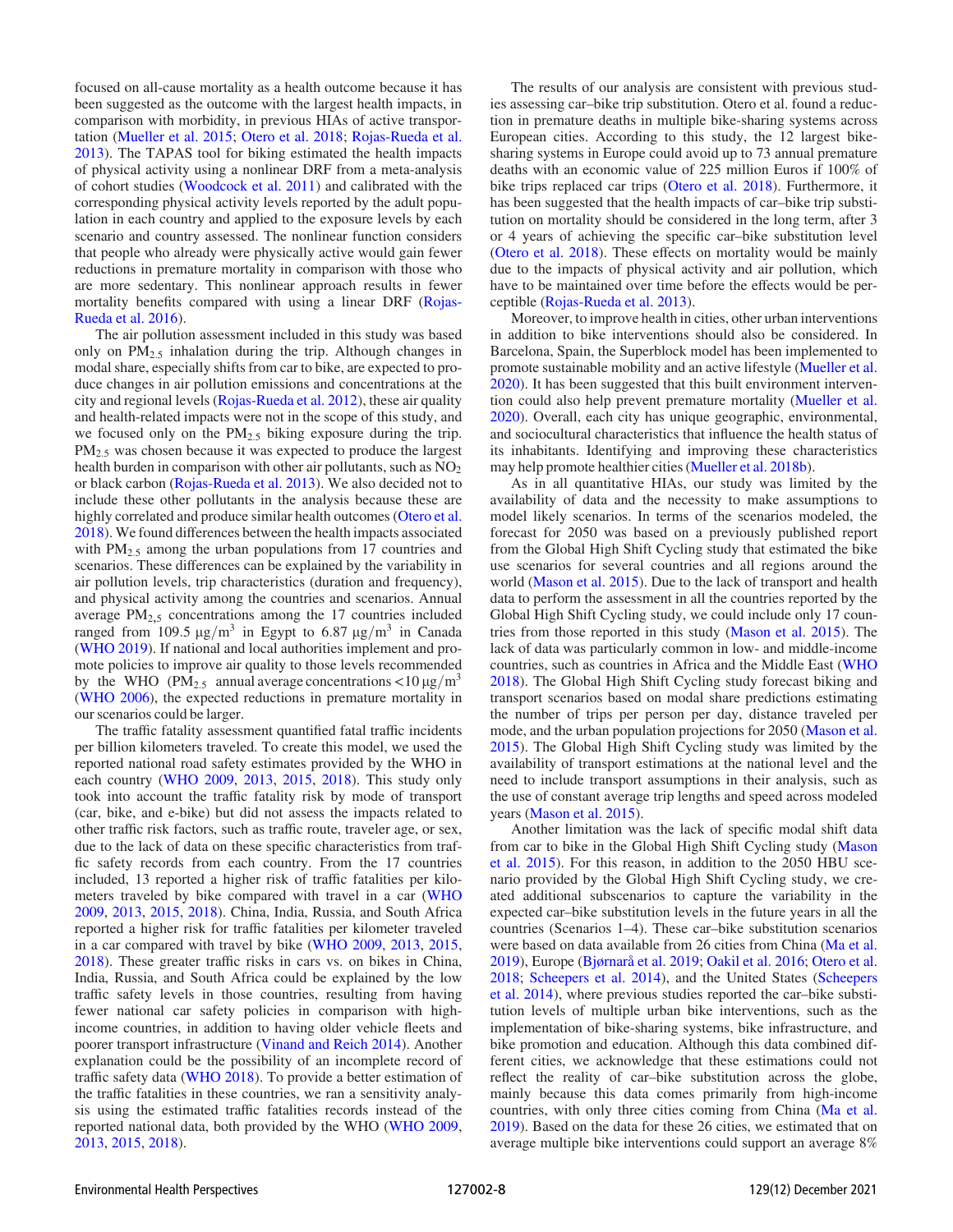car–bike substitution, which we used in Scenario 1. We also used the maximum (35%) and minimum (0.46%) reported car–bike substitution among the 26 cities and used these as a reference for our Scenarios 3 and 4, respectively. We also estimated the health impacts of a hypothetical scenario, based on "what if" 100% of the future bike trips were to replace cars trips, to provide an overall picture of the health opportunities related to large biking interventions (Scenario 2).

In the sensitivity analysis using a 2050 mortality rate (instead of 2017) for those 20–64 y old, in Scenario 1, we found a slightly lower number of premature deaths avoided. This finding can be explained because mortality rates in the countries analyzed (similarly to the global trend) are expected to improve by 2050 [\(IHME 2020\)](#page-8-10).

When we use a 2050 mortality rate but include people age 20 y and older, assuming that an aging population will also affect the cyclist population, we found that the number of annual premature deaths prevented increased importantly. This finding can be explained because including older age groups (such as 65 y and older) will increase the mortality rates and affect the number of premature deaths that could be prevented if bike use increases by 2050. These sensitivity analyses, considering those age 20 y and older, also highlight the importance of promoting and implement active transportation policies to support older age groups. In addition, in this study, we assessed the uncertainty of our estimates, providing UIs that were composed by the variability of the input data, using the changes (maximum and minimum) and the CIs from the DRF from air pollution and physical activity.

To achieve HBU among the urban population, the following policies have shown to bring a quick increase in biking levels: retrofitting biking infrastructure onto existing roads to create backbone networks in arterial streets, small residential streets, and intercity roads; implementation of bike-share systems in large cities; laws and enforcement practices to better protect active transport; investment in walking facilities and public transport to offer transport options that can be combined with bike trips; elimination of policies that support additional motorized vehicle use, such as free parking and fuel subsidies; and establishment of congestion pricing, vehicle-kilometers traveled fees, and development impact fees to charge a price for driving ([Mason et al. 2015](#page-9-7)). In our analysis, we have also quantified an intermediate year (2030) to provide a vision of the health opportunities that HBU scenarios could provide if those are achieved sooner (see Tables S19–S30).

General recommendations can be extracted from this study for national and local authorities, health practitioners, and researchers. Regarding local and national transport authorities, this study supports the implementation of strong bike and car substitution policies as key interventions for healthy and sustainable development. Furthermore, transport authorities should consider systematic data collection through travel surveys and traffic counts at national and local levels, prioritizing data on modal share, number of trips per person/mode/day, trip frequency, duration, length, and transport mode shifts. These data will help policymakers and stakeholders to understand travel behavior and plan for specific transport interventions. Also, these data should be harmonized among cities, countries, and regions and published in an open-access format. We also found a lack of needed transport and health data from low- and middle-income countries that authorities and researchers could help collect and harmonize. The need for such data is especially important because low- and middle-income countries face a faster population growth ([IHME 2020\)](#page-8-10), increasing epidemiological transition to noncommunicable diseases [\(IHME n.d.](#page-8-4)), and rapid urbanization [\(Stevenson 2017](#page-9-38)). For health practitioners, these study supports the prioritization of interdisciplinary collaborations among urban and transport planners and health practitioners, considering current and future active transport policies for health promotion and prevention, improving collaborations on road traffic safety, air quality, physical activity, and transport and health equity.

#### **Conclusions**

We found that global bike use may provide important reductions in premature mortality by 2050. If biking trips above current trends (high bike use scenario) are achieved by 2050, 205,424 annual premature deaths could be prevented among Brazil, Canada, China, Denmark, Egypt, France, Germany, India, Indonesia, Italy, Japan, Mexico, Netherlands, Russia, South Africa, the United Kingdom, and the United States. The mortality benefits of physical activity drive the health impacts estimated in this study. In all countries and scenarios analyzed, the benefits of physical activity outweighed the mortality risks related to air pollution inhalation and road traffic fatalities. Future reductions in premature mortality of bike use will depend on current and future transport and built environment policies, promoting active transportation, car–bike substitution, air quality, and traffic safety. Implementing ambitious urban policies supporting biking and car–bike substitution should be considered key public health interventions for a healthy urban design.

#### References

- <span id="page-8-5"></span>Bauman A, Bull F, Chey T, Craig CL, Ainsworth BE, Sallis JF, et al. 2009. The international prevalence study on physical activity: results from 20 countries. Int J Behav Nutr Phys Act 6:21, PMID: [19335883,](https://www.ncbi.nlm.nih.gov/pubmed/19335883) <https://doi.org/10.1186/1479-5868-6-21>.
- <span id="page-8-1"></span>Bettencourt LMA, Lobo J, Helbing D, Kühnert C, West GB. 2007. Growth, innovation, scaling, and the pace of life in cities. Proc Natl Acad Sci USA 104(17):7301–7306, PMID: [17438298](https://www.ncbi.nlm.nih.gov/pubmed/17438298), <https://doi.org/10.1073/pnas.0610172104>.
- <span id="page-8-9"></span>Bjørnarå HB, Berntsen S, Te Velde SJ, Fyhri A, Deforche B, Andersen LB, et al. 2019. From cars to bikes – the effect of an intervention providing access to different bike types: a randomized controlled trial. PLoS One 14(7):e0219304–17, PMID: [31291314](https://www.ncbi.nlm.nih.gov/pubmed/31291314), <https://doi.org/10.1371/journal.pone.0219304>.
- <span id="page-8-12"></span>Chen J, Hoek G. 2020. Long-term exposure to PM and all-cause and cause-specific mortality: a systematic review and meta-analysis. Environ Int 143:105974. Oct, PMID: [32703584](https://www.ncbi.nlm.nih.gov/pubmed/32703584), [https://doi.org/10.1016/j.envint.2020.105974.](https://doi.org/10.1016/j.envint.2020.105974)
- <span id="page-8-0"></span>Crawford JH. 2002. Reclaiming cities for citizens. [https://www.opendemocracy.net/](https://www.opendemocracy.net/en/article_480jsp/) [en/article\\_480jsp/](https://www.opendemocracy.net/en/article_480jsp/) [accessed 1 February 2021].
- <span id="page-8-11"></span>de Nazelle A, Bode O, Orjuela JP. 2017. Comparison of air pollution exposures in active vs. passive travel modes in European cities: a quantitative review. Environ Int 99:151–160, PMID: [28043651](https://www.ncbi.nlm.nih.gov/pubmed/28043651), [https://doi.org/10.1016/j.envint.2016.12.023.](https://doi.org/10.1016/j.envint.2016.12.023)
- <span id="page-8-6"></span>Ding D, Lawson KD, Kolbe-Alexander TL, Finkelstein EA, Katzmarzyk PT, van Mechelen W, et al. 2016. The economic burden of physical inactivity: a global analysis of major non-communicable diseases. Lancet 388(10051):1311–1324, PMID: [27475266](https://www.ncbi.nlm.nih.gov/pubmed/27475266), [https://doi.org/10.1016/S0140-6736\(16\)30383-X.](https://doi.org/10.1016/S0140-6736(16)30383-X)
- <span id="page-8-7"></span>Dugas LR, Bovet P, Forrester TE, Lambert EV, Plange-Rhule J, Durazo-Arvizu RA, et al. 2014. Comparisons of intensity-duration patterns of physical activity in the US, Jamaica and 3 African countries. BMC Public Health 14:882, PMID: [25160601,](https://www.ncbi.nlm.nih.gov/pubmed/25160601) [https://doi.org/10.1186/1471-2458-14-882.](https://doi.org/10.1186/1471-2458-14-882)
- <span id="page-8-14"></span>Gojanovic B, Welker J, Iglesias K, Daucourt C, Gremion G. 2011. Electric bicycles as a new active transportation modality to promote health. Med Sci Sports Exerc 43(11):2204–2210, PMID: [22005715,](https://www.ncbi.nlm.nih.gov/pubmed/22005715) [https://doi.org/10.1249/MSS.0b013e31821cbdc8.](https://doi.org/10.1249/MSS.0b013e31821cbdc8)
- <span id="page-8-2"></span>Heath GW, Brownson RC, Kruger J, Miles R, Powell KE, Ramsey LT, et al. 2006. The effectiveness of urban design and land use and transport policies and practices to increase physical activity: a systematic review. J Phys Act Health 3(s1):S55–S76, PMID: [28834525,](https://www.ncbi.nlm.nih.gov/pubmed/28834525) <https://doi.org/10.1123/jpah.3.s1.s55>.
- <span id="page-8-3"></span>Heinen E, Panter J, Mackett R, Ogilvie D. 2015. Changes in mode of travel to work: a natural experimental study of new transport infrastructure. Int J Behav Nutr Phys Act 12(1), PMID: [26091806](https://www.ncbi.nlm.nih.gov/pubmed/26091806), [https://doi.org/10.1186/s12966-015-0239-8.](https://doi.org/10.1186/s12966-015-0239-8)
- <span id="page-8-8"></span>Hoek G, Krishnan RM, Beelen R, Peters A, Ostro B, Brunekreef B, et al. 2013. Longterm air pollution exposure and cardio-respiratory mortality: a review. Environ Heal A Glob Access Sci Source 12(1):43, PMID: [23714370](https://www.ncbi.nlm.nih.gov/pubmed/23714370), [https://doi.org/10.](https://doi.org/10.1186/1476-069X-12-43) [1186/1476-069X-12-43.](https://doi.org/10.1186/1476-069X-12-43)
- <span id="page-8-10"></span>IHME (Institute for Health Metrics and Evaluation). 2020. Global Fertility, Mortality, Migration, and Population Forecasts 2017–2100. Seattle, WA: IHME.
- <span id="page-8-4"></span>IHME. n.d. GBD Results Tool. <http://ghdx.healthdata.org/gbd-results-tool> [accessed 20 December 2020].
- <span id="page-8-13"></span>Johan de Hartog J, Boogaard H, Nijland H, Hoek G, Hartog JJD. 2010. Do the health benefits of cycling outweigh the risks? Environ Health Perspect 118(8):1109– 1116, PMID: [20587380,](https://www.ncbi.nlm.nih.gov/pubmed/20587380) [https://doi.org/10.1289/ehp.0901747.](https://doi.org/10.1289/ehp.0901747)